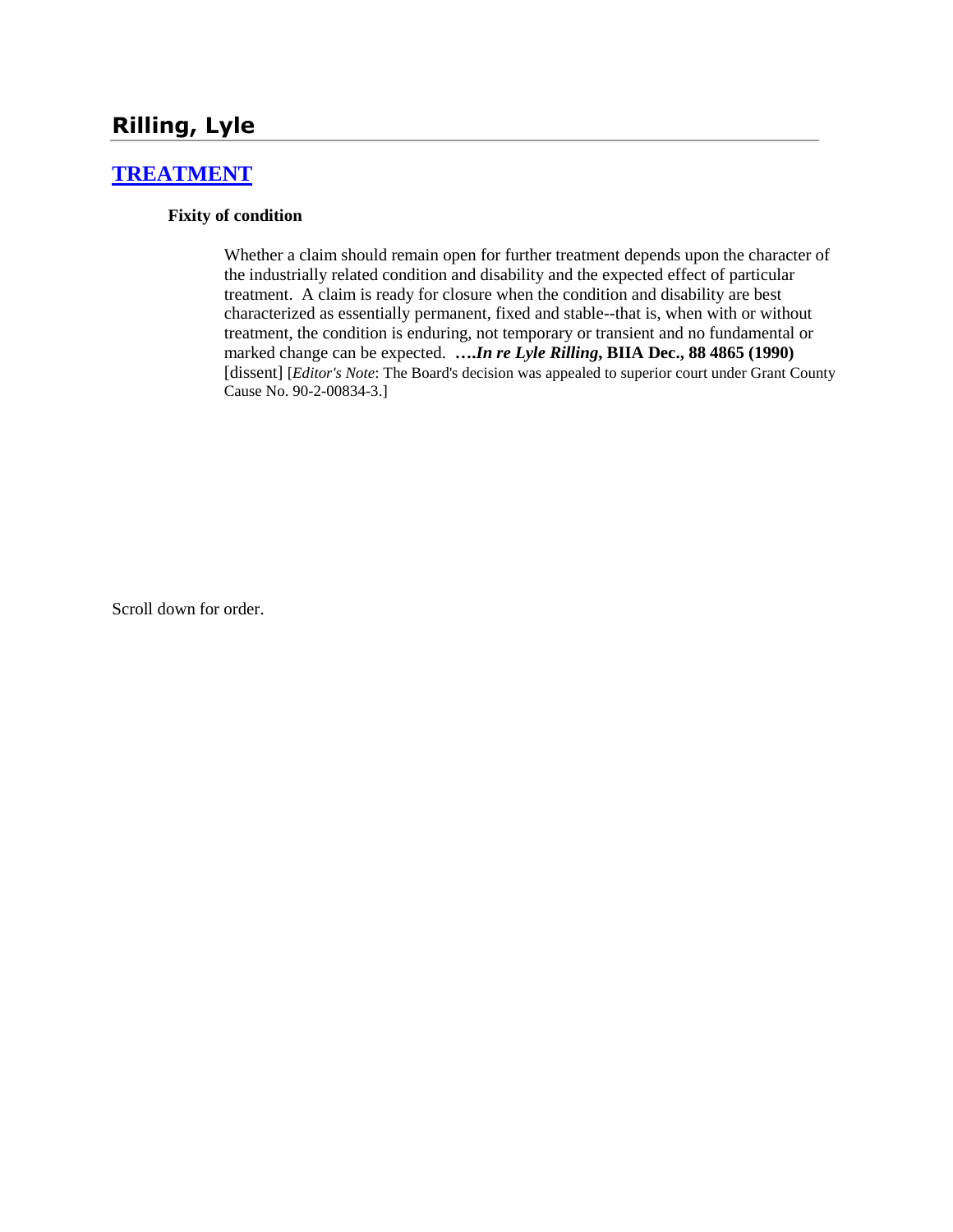#### **BEFORE THE BOARD OF INDUSTRIAL INSURANCE APPEALS STATE OF WASHINGTON**

**)**

**IN RE: LYLE A. RILLING ) DOCKET NO. 88 4865**

**CLAIM NO. G-190478 ) DECISION AND ORDER**

APPEARANCES:

Claimant, Lyle A. Rilling, by Tom G. Cordell

Employer, E.M. Gostovich Masonry Construction Company, by None

Department of Labor and Industries, by The Attorney General, per Kent Mumma, Stephanie Farrell and Dennis J. Beemer, Assistants

This is an appeal filed by the claimant, Lyle A. Rilling, on December 29, 1988 from an order of the Department of Labor and Industries dated November 23, 1988 which set aside an order dated March 9, 1988 and which made an award for permanent partial disability for unspecified disabilities of 25% as compared to total bodily impairment for "cervical residuals", less prior awards, and closed the claim. The order dated March 9, 1988, which was set aside, would have closed the claim without additional award for permanent partial disability. **AFFIRMED**.

# **PROCEDURAL AND EVIDENTIARY MATTERS**

Pursuant to RCW 51.52.104 and RCW 51.52.106, this matter is before the Board for review and decision on a timely Petition for Review filed by the Department of Labor and Industries to a Proposed Decision and Order issued on April 26, 1990 in which the order of the Department dated November 23, 1988 was reversed and the claim remanded to the Department with instructions to "provide further treatment and to take any other action which may be appropriate."

The Board has reviewed the evidentiary rulings in the record of proceedings and finds that no prejudicial error was committed and said rulings are hereby affirmed.

### **DECISION**

The issue presented by this appeal is whether claimant Lyle A. Rilling's claim should remain open indefinitely for further physical therapy. The Department contends the contemplated physical therapy will not improve Mr. Rilling's underlying condition and that the claim should, therefore, be closed. Mr. Rilling argues that, since his condition would deteriorate without physical therapy, his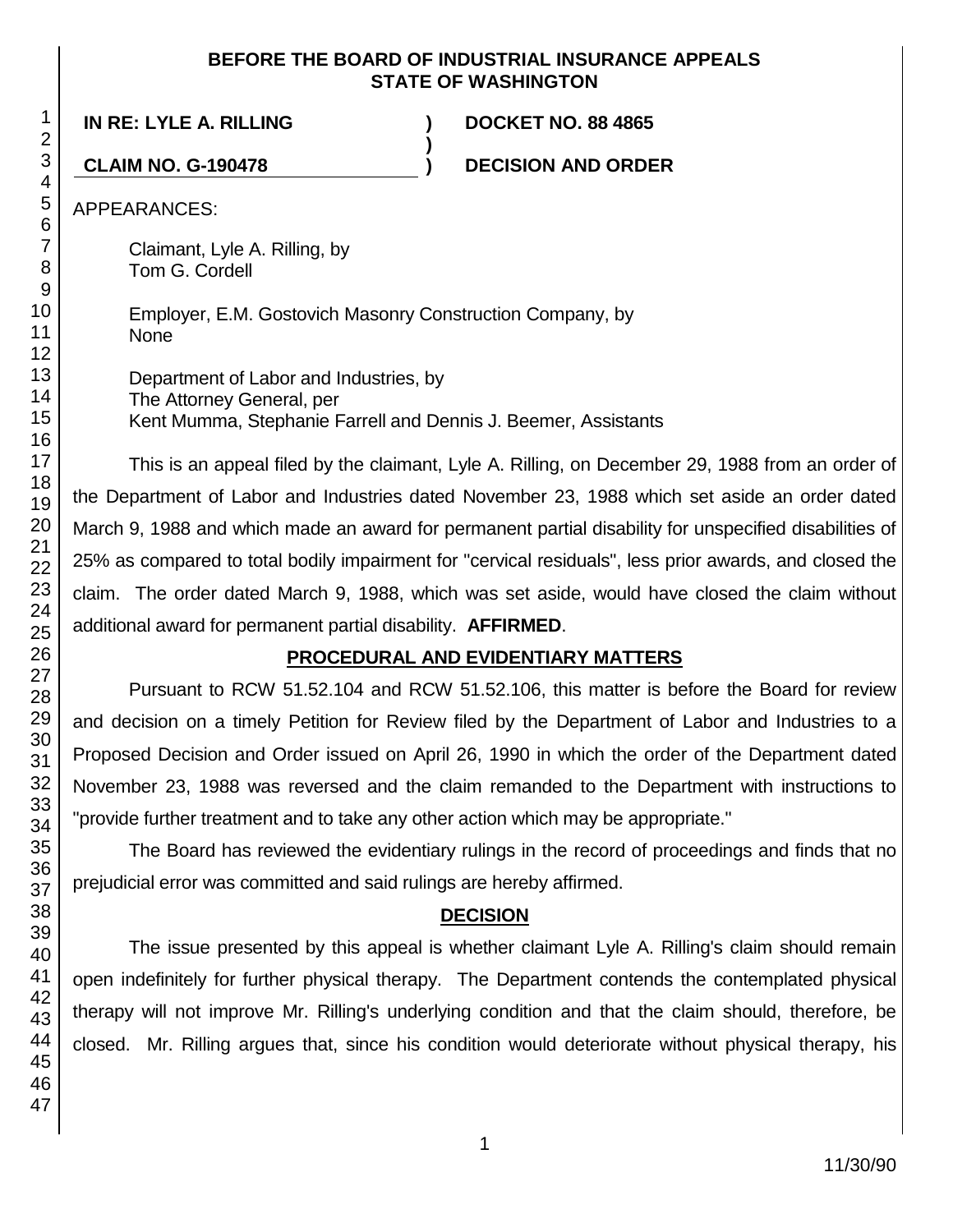claim should remain open indefinitely for the provision of such treatment. We find that the essential character of Mr. Rilling's condition is best described as "fixed", and that his claim was properly closed.

Lyle A. Rilling sustained an industrial injury to his cervical spine on July 6, 1971 while assisting other workers in setting a large pipe. He experienced pain between his shoulder blades and pain and weakness in his right arm. Prescribed treatment has consisted of physical therapy, which Mr. Rilling described as including the use of ultrasound, massage, and application of electrodes to his back. His claim was open for approximately ten months following his industrial injury and closed in May 1972. The claim was then reopened in December 1973 and closed again in May 1976, with an award for permanent partial disability. The claim was reopened again in July 1977 and closed again in March 1978. The claim remained closed for nearly seven years until it was last reopened in May 1985. Mr. Rilling is now 67 years old.

Three physicians testified in this matter: Dr. David Miller, a certified specialist in internal medicine who saw Mr. Rilling twice with respect to his industrial condition, in March 1988 and in October 1988; Dr. E. Michael Graham, who is likewise a certified specialist in internal medicine who examined Mr. Rilling one time in November 1989; and Dr. George R. Monkman, a certified specialist in orthopedic surgery, who examined Mr. Rilling in July 1988. These physicians all agree that Mr. Rilling has cervical radiculopathy at the C6-7 level related to his 1971 industrial injury, probably caused by disc herniation and bony encroachment into the foramen. Both Dr. Graham and Dr. Monkman agree that the treatment of choice probably would have been surgery, including laminectomy, although at this late date the surgery would likely have an uncertain outcome. Mr. Rilling has not been interested in pursuing surgery.

Based upon Mr. Rilling's history, the doctors agree that physical therapy tends to relieve his discomfort, improving his functioning. For instance, Dr. Miller told the Department in October 1988 "that the physical therapy that Mr. Rilling was receiving was predominantly stabilizing his functioning of his arm." 1/12/90 Tr. at 13. Dr. Miller continues to believe "that physical therapy was needed and would likely be needed indefinitely to maintain functioning of his right upper extremity." 1/12/90 Tr. at 13-14. Neither Dr. Miller, nor Dr. Graham, nor Dr. Monkman suggested what form of physical therapy might be useful. Our Industrial Appeals Judge reasoned that Mr. Rilling's condition was not fixed and stable because his disability is reduced with physical therapy and increases without physical therapy. This reasoning is inadequate to resolve the difficult question of whether the claim should remain open for treatment.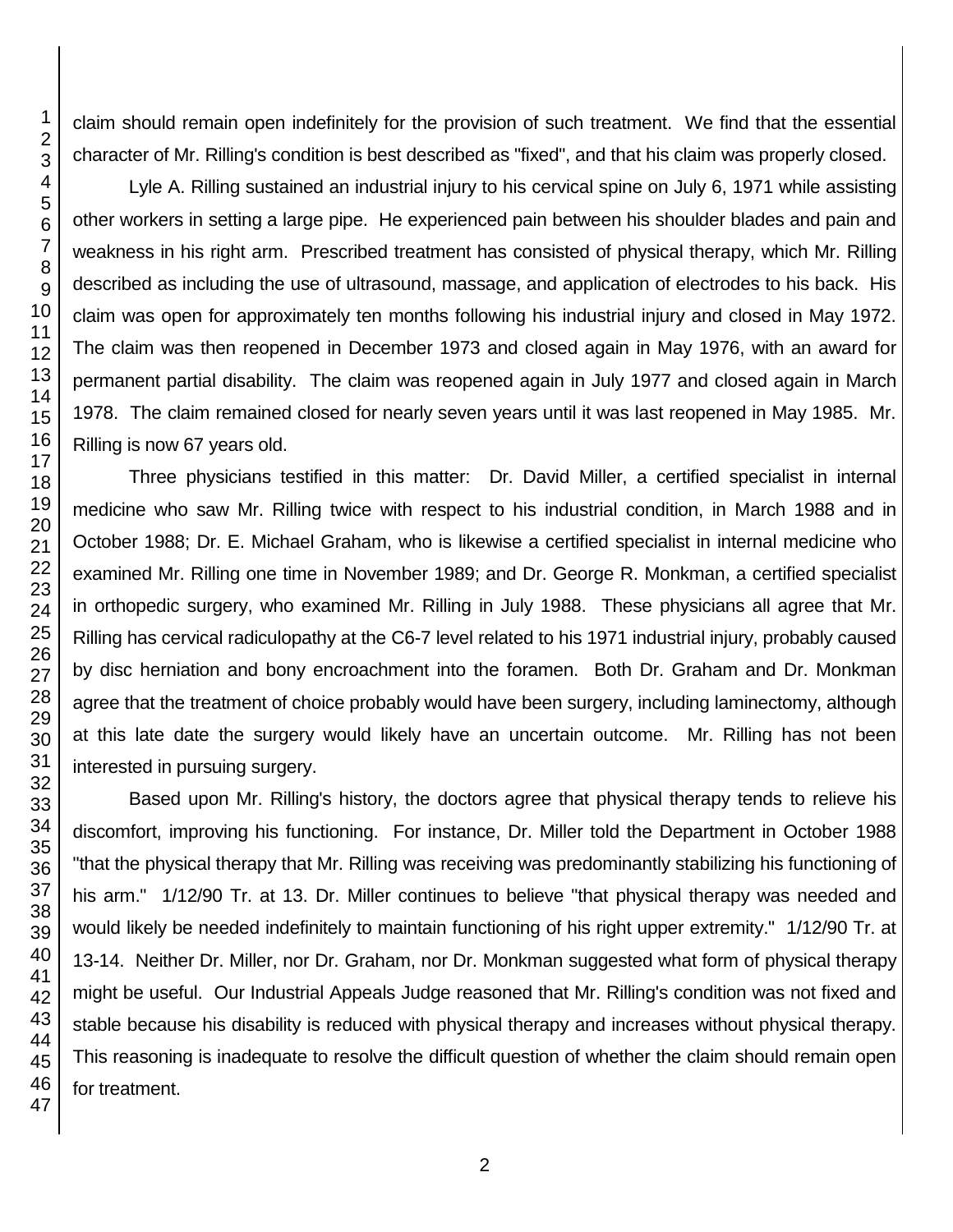Our courts have imposed the requirement that a condition must be "fixed" before a claim can be closed. The term "fixed" does not mean "static":

> It is clear that where a claimant's condition is deteriorating or further medical treatment is contemplated, the condition is not "fixed" and the claim remains open so that treatment can be provided. However, if a claimant's condition has stabilized to the point where no further medical treatment is required, the condition is "fixed" for purposes of closing the claim and determining the disability award. This interpretation aids the purpose of the act to provide prompt and certain relief for the injured workman.

Pybus Steel v. Dep't of Labor & Indus., 12 Wn. App. 436, 439, 530 P.2d 350 (1975). Likewise: " 'Fixed' has been discussed in terms of permanence, signifying that the disability or physical condition is "unchangeable" ... "lasting," or "stable" ...". Du Pont v. Dep't of Labor & Indus., 46 Wn.App. 471, 477, 730 P.2d 1345 (1986). In Du Pont the court found the medical evidence sufficient to support the trial court finding that the condition was not "fixed." The physician wished to follow the claimant after surgery for a period of months to see how the claimant's knee condition responded to the stress of work, to alleviate pain, and to conduct a later re-evaluation.

In Hiatt v. Dep't of Labor & Indus., 48 Wn.2d 843, 297 P.2d 244 (1956), our Supreme Court discussed the concept of "permanence" of a claimant's condition in the context of a widow's claim for pension benefits. The court considered the ordinary dictionary definition of "permanent": "Continuing or enduring in the same state, status, place, or the like, without fundamental or marked change; not subject to fluctuation or alteration; fixed or intended to be fixed; lasting; abiding; stable; not temporary or transient." Hiatt, at 846. The court then explained:

> The use of the word "permanent" together with "disability" indicates the character of the disability. It signifies that the disability has expectedly an unchangeable existence; that the physical condition arising from the injury is fixed, lasting, and stable. A person whose condition is remediable is not permanently disabled.

Hiatt, 48 Wn.2d at 846 (Emphasis supplied).

The claimant's attending physician in Du Pont recognized "the incompatibility of medical and legal analyses". 46 Wn.App. at 478. It is our job to synthesize the two. Our goal, as indicated by the court in Hiatt, is to determine the "character" of a claimant's disability, that is, whether it is permanent, fixed,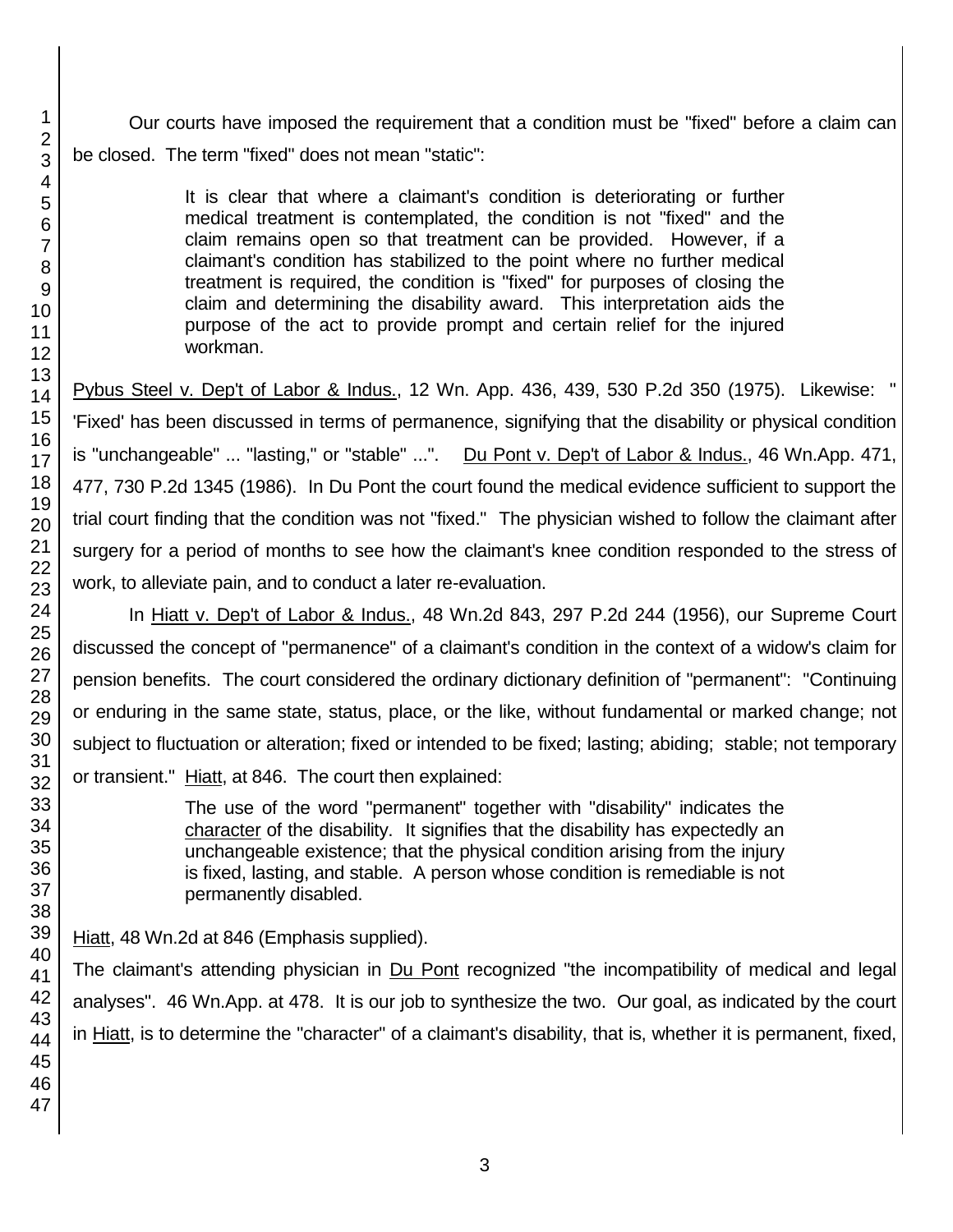46 47

1 2 3

and stable, for legal purposes under the Industrial Insurance Act.<sup>1</sup> A finding concerning the character" of a claimant's disability with regard to whether it is permanent, fixed, and stable, necessarily involves a relative determination which takes into account the purpose of our Act. Pybus, supra, 12 Wn.App. at

The medical testimony concerning the potential effects of physical therapy upon Mr. Rilling's condition went beyond what was described in the Proposed Decision and Order. In March 1988, Dr. Miller noted decreased range of motion in Mr. Rilling's shoulder, with decreased abduction and adduction, and pain with movement. He also noted some mild muscle weakness. Dr. Miller theorized that a decrease in function of any muscle could lead to atrophy and deterioration due to non-use. He did not mention any atrophy in his examination notes. However, he could not remember whether this omission was because he did not examine for atrophy or because he found none.

In addition, Dr. Miller did not know whether Mr. Rilling was right or left-handed. He also relied upon the erroneous belief that Mr. Rilling had been prescribed, and had received, physical therapy from 1971 to the time he first examined Mr. Rilling in 1988. In fact, it appears from claimant's testimony that he only received physical therapy during the periods when his claim was open. 1/31/90 Tr. at 40. In addition, Dr. Miller did not know whether or not Mr. Rilling had received physical therapy between his first examination in March 1988 and his second in October 1988; he had not.

Dr. Miller distinguished between relief of symptoms (palliative care) and stabilization of function. The latter "has to do with motor use and motor function which is a separate part of the nervous system anatomy than the sensory system which deals with pain and symptomatology". 1/12/90 Tr. at 27. He conceded that physical therapy would not cure Mr. Rilling's radiculopathy. He also acknowledged that his recommendation of physical therapy was primarily based on Mr. Rilling's statements of how he felt when physical therapy was discontinued. He testified:

<sup>&</sup>lt;sup>1</sup>We have previously recognized the distinction between "factual fixity" of condition and "legal fixity" of condition in a different context. See, In re Douglas G. Weston, BIIA Dec., 86 1645 (1987) and In re Charles Deering, BIIA Dec., 25,904 (1968).

<sup>&</sup>lt;sup>2</sup>See also: WAC 296-20-01002, "Termination of Treatment: When treatment is no longer required and/or the industrial condition is stabilized, a report indicating the date of stabilization should be submitted . . . . This is necessary to initiate closure of the industrial claim . . . . Medically Necessary: Those health services are medically necessary which, in the opinion of the director or his or her designee, are: (a) Proper and necessary for the diagnosis and curative or rehabilitative treatment of an accepted condition; . . . ."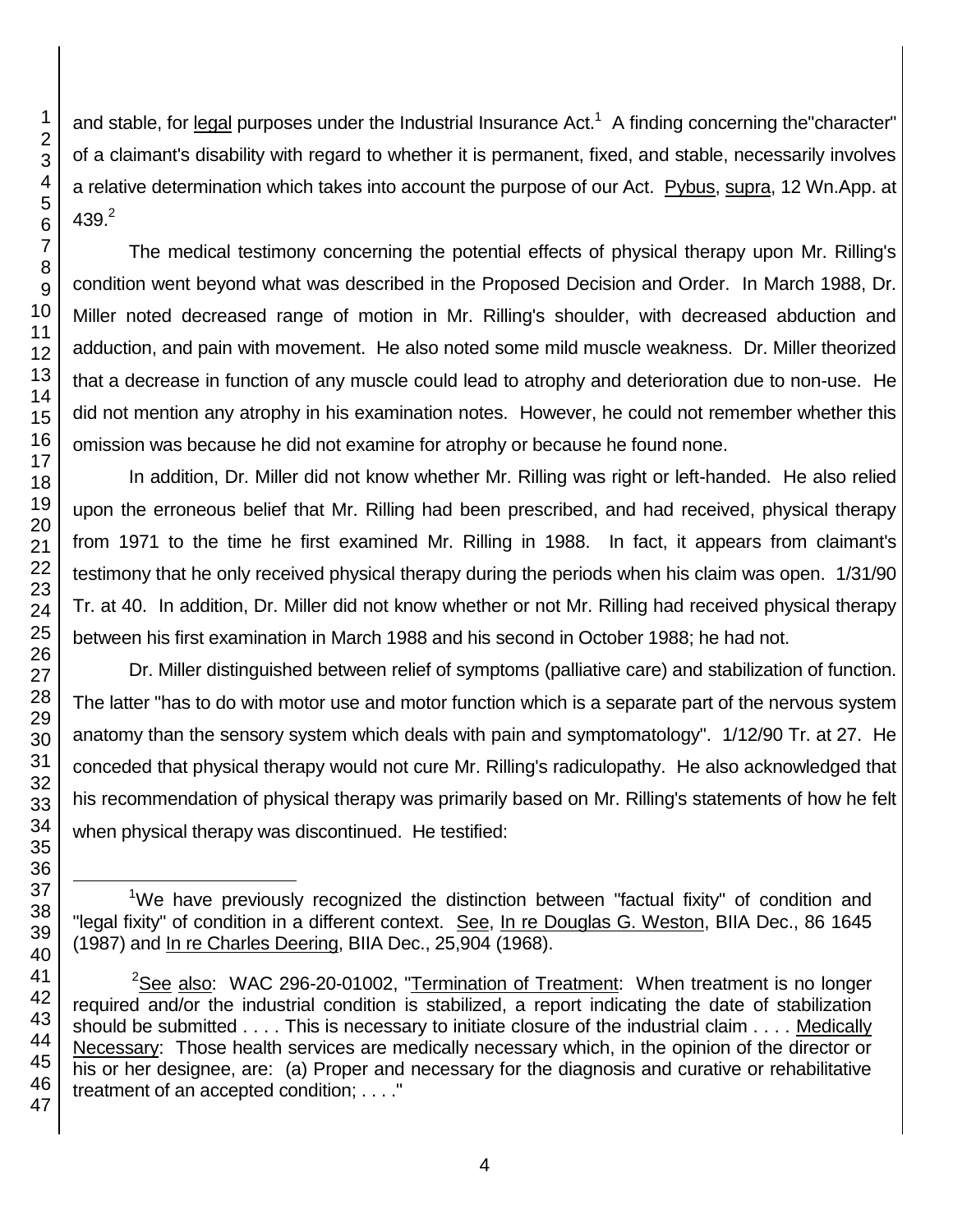At the time I saw the patient and he was requesting physical therapy be continued, his history to me was that when he discontinued that, his condition worsened. The objective evidence that I had confirming that was that he had told other physicians that previously, and that was the only objective evidence that I had.

#### 1/12/90 Tr. at 26.

Dr. Graham saw the claimant a year after the closing date. He theorized that, with injuries involving disc herniation, there is most likely inflammation surrounding the disc and the nerve. Physicial therapy reduces the inflammation and swelling of disc and nerve tissues. If, on the other hand, pressure from swelling is allowed to increase, then the nerve may become more ischemic and loss of nerve fibers may occur. There is a risk or possibility of progression of the actual neurologic loss. Thus, Dr. Graham believed that physical therapy would help to prevent further deterioration of Mr. Rilling's underlying physical condition. However, he based this opinion on Mr. Rilling's report that his physical function improved with physical therapy. At the same time, Dr. Graham noted that Mr. Rilling's objective findings had not changed during the year prior to his examination, that is, between his examination and Dr. Miller's last examination. This was true even though, by claimant's own testimony, he did not receive any physical therapy during that period.

Dr. Monkman expressed the opinion that physical therapy would not prevent sensory and functional loss. Like Dr. Graham, Dr. Monkman did theorize that inflammation can contribute to osteophytic formation (bony lipping) which can contribute, along with disc herniation and swelling of the nerve itself, to nerve impingement. Nevertheless, when he examined Mr. Rilling in July 1988, Dr. Monkman did not find muscle atrophy. Based upon the information which he reviewed, Dr. Monkman did not believe Mr. Rilling's condition had changed very much since 1971. Although physical therapy might provide intermittent symptomatic improvement, the therapy would not stop degenerative changes in Mr. Rilling's condition. According to Dr. Monkman, there would be a continued natural progression of Mr. Rilling's degenerative changes. Thus, even though physical therapy might be of some benefit in improving symptoms, Dr. Monkman did not believe physical therapy would change Mr. Rilling's actual level of impairment.

Mr. Rilling testified that physical therapy reduces his pain and improves his function so long as the physical therapy continues on a regular basis. Neither the medical testimony nor Mr. Rilling's testimony convinces us that any measurable or describable progressive decline in his condition has occurred over periods of time when he was without physical therapy; nor, are we persuaded that any

1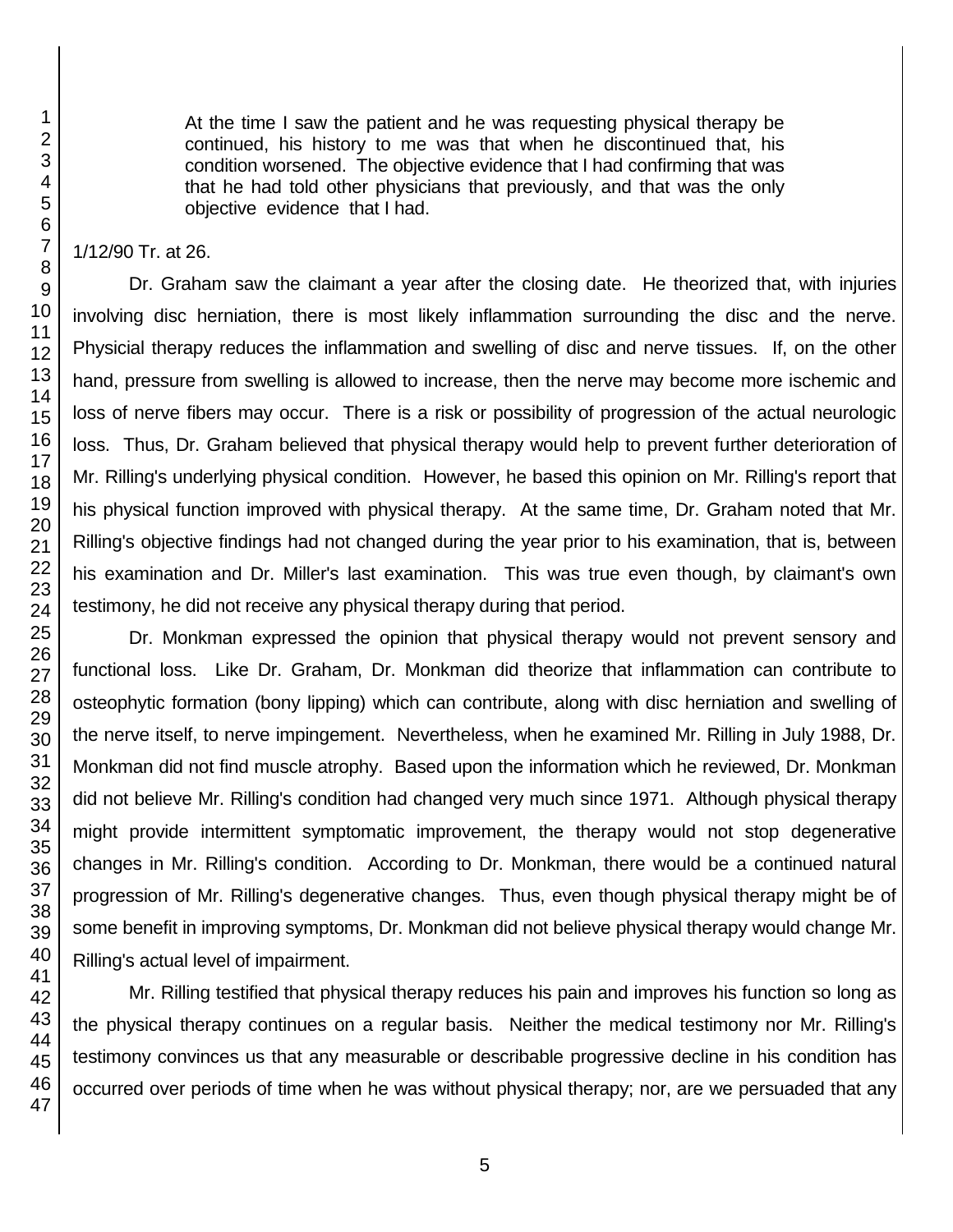progressive improvement in his condition occurred over periods of time when he had the benefit of physical therapy. Indeed, it is clear that Mr. Rilling's condition did not in fact deteriorate between March 1988 and November 1989 when he was not receiving physical therapy. Rather, each time physical therapy has been instituted, it has provided Mr. Rilling with the same type of relief, to the same extent.

Mr. Rilling's experience remains simply that the relief of pain makes him feel better, which allows him to function better, particularly in right arm pushing capacity. In the past, ultrasound has been of no benefit. Application of electrodes caused Mr. Rilling to "really . . . feel good." 1/31/90 Tr. at 32. He now uses his own spa at home every day and "then it would be alright again." 1/31/90 Tr. at 38. Mr. Rilling further implied that the relief he experienced when he received a massage from a lay person was similar to the relief he experienced from prescribed physical therapy. Mr. Rilling's own experience, then, is most consistent with the view of Dr. Monkman, that his level of impairment has not perceptibly changed with or without medically prescribed physical therapy. Although Dr. Miller's and Dr. Graham's testimony focused upon change which medical science might expect, their general recommendation for physical therapy over an indefinite period of time suggests that physical therapy would actually do no more than relieve the claimant's symptoms on a temporary basis.

After careful consideration of the entire record, we find that Mr. Rilling's condition and disability causally related to his industrial injury are best characterized as essentially permanent, fixed, and stable. With or without physical therapy, Mr. Rilling's condition is enduring and not temporary or transient. No fundamental or marked change can be expected. We, therefore, hold that Mr. Rilling's claim was properly closed on November 23, 1988 with an award for permanent partial disability.

In so holding, we adopt from the Proposed Decision and Order Finding of Fact No. 1 and Conclusion of Law No. 1. In addition, the Board enters the following findings and conclusions:

# **FINDINGS OF FACT**

2. The claimant, Lyle A. Rilling, injured his neck July 6, 1971 in the course of employment with E.M. Gostovich Masonry Construction Co. Treatment of the condition causally related to this industrial injury has included medication and prescribed physical therapy since 1971 including massage, ultrasound, exercises and the placement of electrodes on Mr. Rilling's back.

3. As of November 23, 1988, Mr. Rilling's condition causally related to his industrial injury was best described as cervical radiculopathy at C6-7 probably caused by disc herniation and bony encroachment into the foramen. This causes Mr. Rilling to experience pain in his right arm and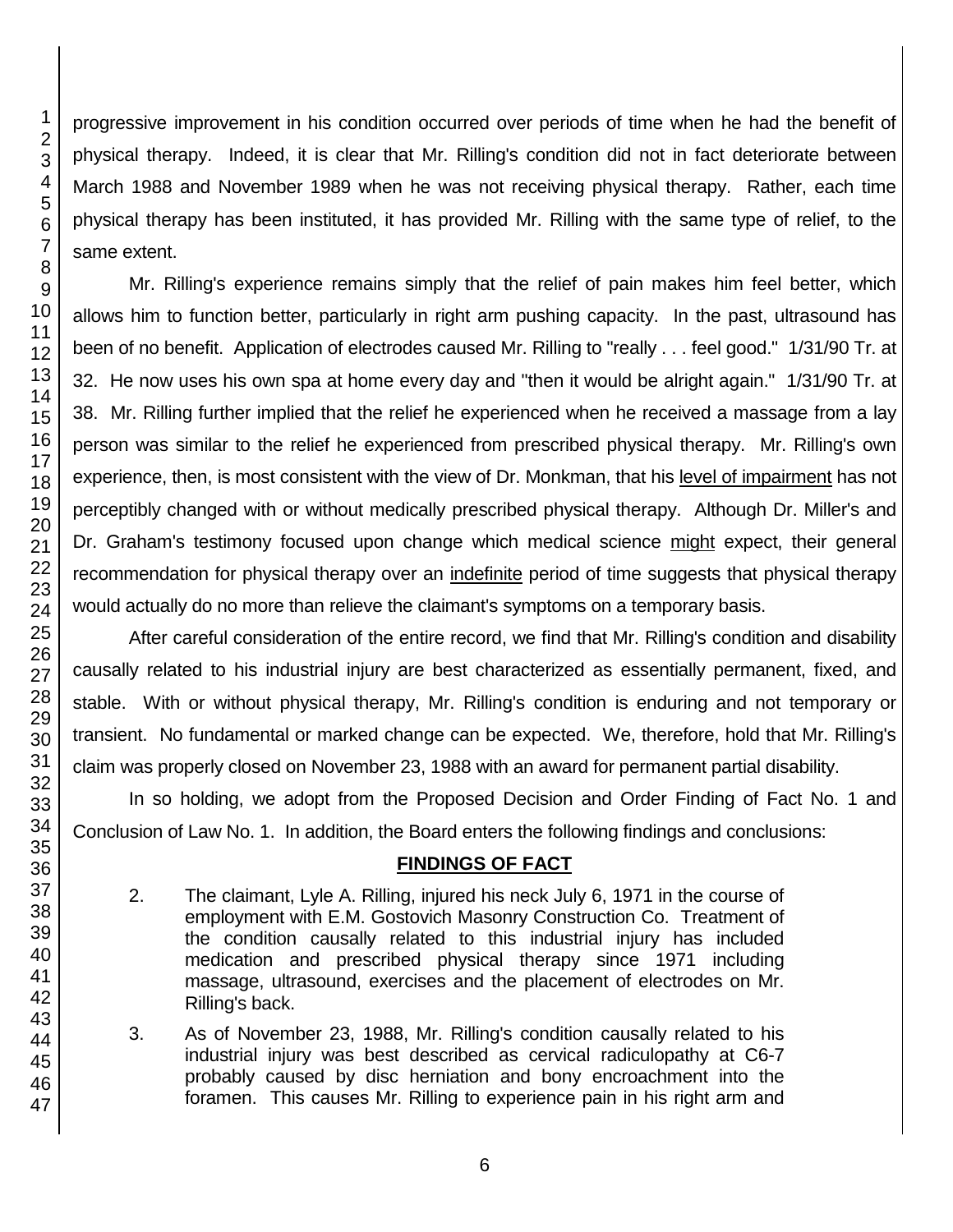shoulder and decreases the functional ability in his right arm, particularly in his capacity to utilize pushing strength.

- 4. As of November 23, 1988, physical therapy in the nature of massage or the placement of electrodes on Mr. Rilling's back is sufficient to reduce Mr. Rilling's sensation of pain and improve functioning of his right arm. Either of these physical therapy modalities has the same result and provides only temporary relief which continues only so long as the massage or placement of electrodes occurs at regular intervals. No form of physical therapy provides any lasting relief from symptoms nor does it improve Mr. Rilling's underlying condition. Mr. Rilling receives equivalent relief from the use of a home spa as well as from lay massage.
- 5. Generally, physical therapy provided for a condition such as Mr. Rilling's over an indefinite period of time may have the benefit of reducing irritation and inflammation. It may reduce swelling of nerve and disc tissue as well as lessen development of bony growth in the spine, all of which can be contributing factors to cervical radiculopathy. In Mr. Rilling's particular case the provision of physical therapy will not produce these benefits within some reasonably definable period of time. The only benefits received from physical therapy by Mr. Rilling during a definable period are limited to symptomatic, temporary relief.
- 6. As of November 23, 1988, the essential character of Mr. Rilling's disability causally related to his industrial injury of July 28, 1971 was best described as fixed and stable. His condition was not in need of further medical treatment which could reasonably be expected to reduce his impairment. His industrially related condition, described as C6-7 cervical radiculopathy, was relatively permanent, unchangeable, lasting and stable. No fundamental or marked change in this condition would be gained by provision of physical therapy, which is the only treatment which has been recommended to Mr. Rilling and is acceptable to him.
- 7. As of November 23, 1988, Mr. Rilling's physical impairment causally related to his industrial injury is best described as equal to 25% as compared to total bodily impairment due to cervical residuals.

### **CONCLUSIONS OF LAW**

- 2. As of November 23, 1988, Mr. Rilling's condition causally related to his industrial injury of July 28, 1971 was no longer in need of treatment within the meaning of RCW 51.36.010.
- 3. Mr. Rilling's permanent partial disability related to his industrial injury within the meaning of RCW 51.08.150 and 51.32.080 is best described as 25% as compared to total bodily impairment for cervical residuals.
- 3. The order of the Department of Labor and Industries dated November 23, 1988 which made an award for permanent partial disability equal to 25% as compared to total bodily impairment for cervical residuals, less a

1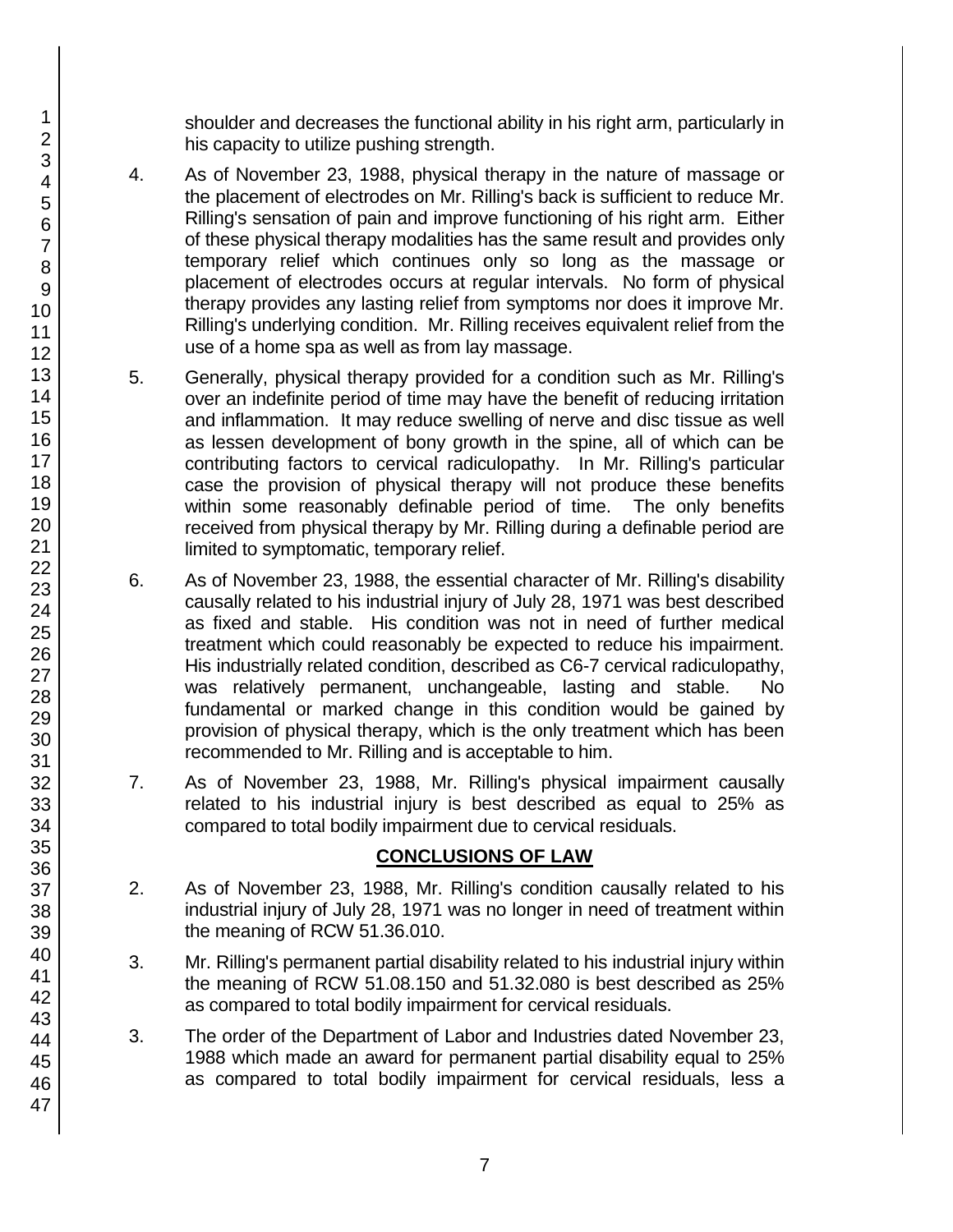previous award under the claim, and which closed the claim with time loss compensation as paid, is correct and is affirmed.

It is so ORDERED.

Dated this 30th day of November, 1990.

## BOARD OF INDUSTRIAL INSURANCE APPEALS

| /s/             |             |
|-----------------|-------------|
| SARA T. HARMON  | Chairperson |
| /s/             |             |
| PHILLIP T. BORK | Member      |

## **DISSENT**

The majority chooses to characterize Mr. Rilling's condition "fixed" and his claim ready for closure even though all physicians who testified were in agreement that physical therapy has the beneficial effect of reducing Mr. Rilling's pain and, thereby, improving the functioning in his right arm. I dissent.

In addition to identifying the temporary benefits of physical therapy while such therapy is provided, both Dr. Miller and Dr. Graham expressed serious concern that Mr. Rilling's underlying condition also would deteriorate unless physical therapy continued. Dr. Monkman at least allowed for the possibility. Neither RCW 51.04.010, nor the interpretation given by our courts, direct that such a risk should be taken:

> Considering the act in its entirety, it is implicit that a workman who sustained an industrial injury is entitled to receive medical care and attention as may be reasonably required. The act should therefore be construed, in the light of its declared purpose and intent, by providing that a workman may not be rated for permanent total disability until his condition becomes static or fixed, thereby affording him beneficial care and treatment from the time of his injury.

Pend Oreille Mines etc. v. Dep't of Labor & Indus., 64 Wn.2d 270, 272, 391 P.2d 210 (1964). Likewise, in the language which the majority cited from Pybus, "[i]t is clear that where a claimant's condition is deteriorating or further medical treatment is contemplated, the condition is not "fixed" and the claim remains open so that treatment can be provided." (Emphasis supplied) Pybus Steel v. Dep't of Labor & Indus., 12 Wn.App. 436, 439, 530 P.2d 350 (1975).

When all is said and done, Mr. Rilling has shown that two good and sufficient reasons exist for holding his claim open for treatment: (1) to reduce his pain and maintain the functioning in his right